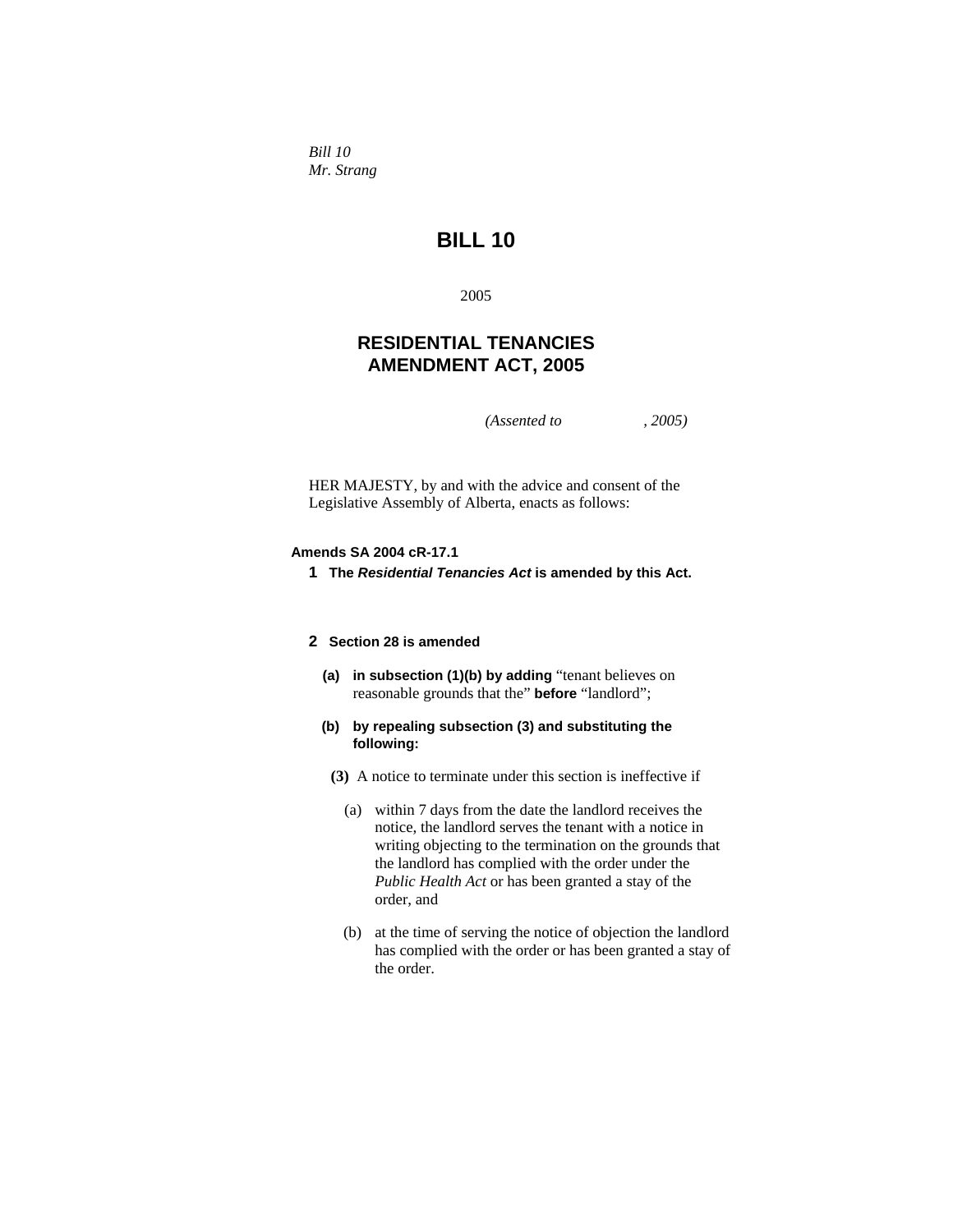**3 Section 29(4)(b) is amended by adding** ", if the alleged breach is other than a failure to pay rent" **after** "reasons for objecting".

**4 Section 46(1)(a) is amended by adding** "regular," **before**  "registered".

**5** Nothing in this Act affects any notice given under the *Residential Tenancies Act* before the coming into force of this Act.

## **Explanatory Notes**

**1** Amends chapter R-17.1 of the Statutes of Alberta, 2004.

## **2** Section 28 presently reads in part:

*28(1) A tenant may apply to a court to terminate the tenancy or may terminate the tenancy by serving the landlord with a notice at least 14 days before the day that the tenancy is to terminate where* 

- *(a) the landlord commits a substantial breach of the residential tenancy agreement, and*
- *(b) an executive officer has issued an order under section 62 of the Public Health Act in respect of the circumstances that constitute the substantial breach, and the landlord has failed to comply with the order.*

*(3) A notice to terminate under this section is ineffective if, before the termination date set out in the notice, the landlord* 

 *(a) complies with the order under the Public Health Act, or*